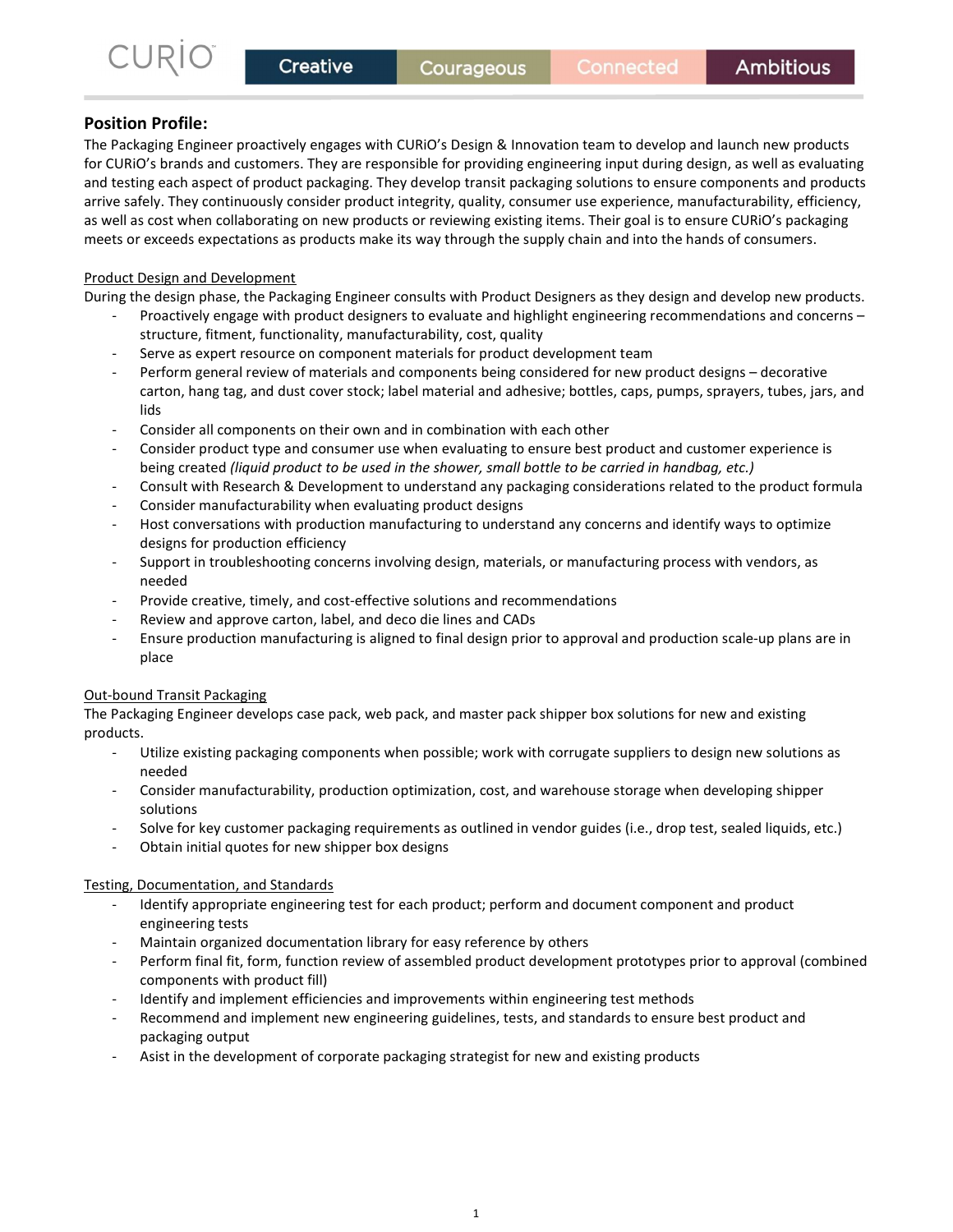### Technical Review

CURI

- Obtain dimensional tolerance details from all component suppliers, ensuring no fitment concerns will present themselves in production
- Analyze and approve engineering drawings and specifications of component and product
- Review packaging art files for correct die lines, as well as correctly listed materials, finishes, and adhesives

# Component and Finished Good Specification Sheets

Document required details in each component and finished good specification sheet

### In-bound Transit Packaging

- Work with suppliers to define in-bound transit packaging to ensure safe delivery of goods, while considering filling facility's production needs

### Existing Product

- Review and improve existing product packaging and transit packaging designs
- When quality issues arise, perform engineering review to identify what has occurred
- Work with vendors to troubleshoot and resolve the issues, as needed
- Develop new out-bound transit packaging when required
- Identify and implement cost-saving initiatives related to packaging materials, labor, efficiency, transportation, and storage
- Review, test, document, and approve substitute components when needed

#### Project Management

- Work with Project Management team to understand project priorities and deadlines
- Proactively manage engineering workflow and project load
- Ensure suppliers understand project timelines and requirements

#### General Responsibilities:

- Supports CURiO Cornerstones and strives for individual leadership by using cornerstone behaviors in the workplace and in daily decision making.
- Follows all policies and procedures of the company. Works cooperatively with all departments, maintaining a positive work atmosphere by acting and communicating in a manner that promotes cooperation with co-workers, supervisors, and managers.
- Actively seek individual development through taking advantage of opportunities for skill enhancement. l Keep up to date with the latest best practices, trends, concepts, and regulations in the specific job area.
- Manage time effectively, meet personal goals and work effectively with other members of the team to meet CURiO goals.
- Follows all safety guidelines and polices. Makes supervisor/manager immediately aware of any observed safety issue. Keeps work area clean, safe, and organized.

Position requires extended work hours as necessary to meet seasonal deadlines. Performs other work as assigned.

#### Minimum Qualifications

- Bachelor's degree in Packaging or Materials Engineering or equivalent work experience
- Three years' experience working in Package Development related positions with project management experience

# Computer and/or software qualifications:

Basic level of proficiency in Microsoft Excel, Microsoft Word, Outlook

#### Preferred Qualifications

Background and experience in fragrance or cosmetic industry